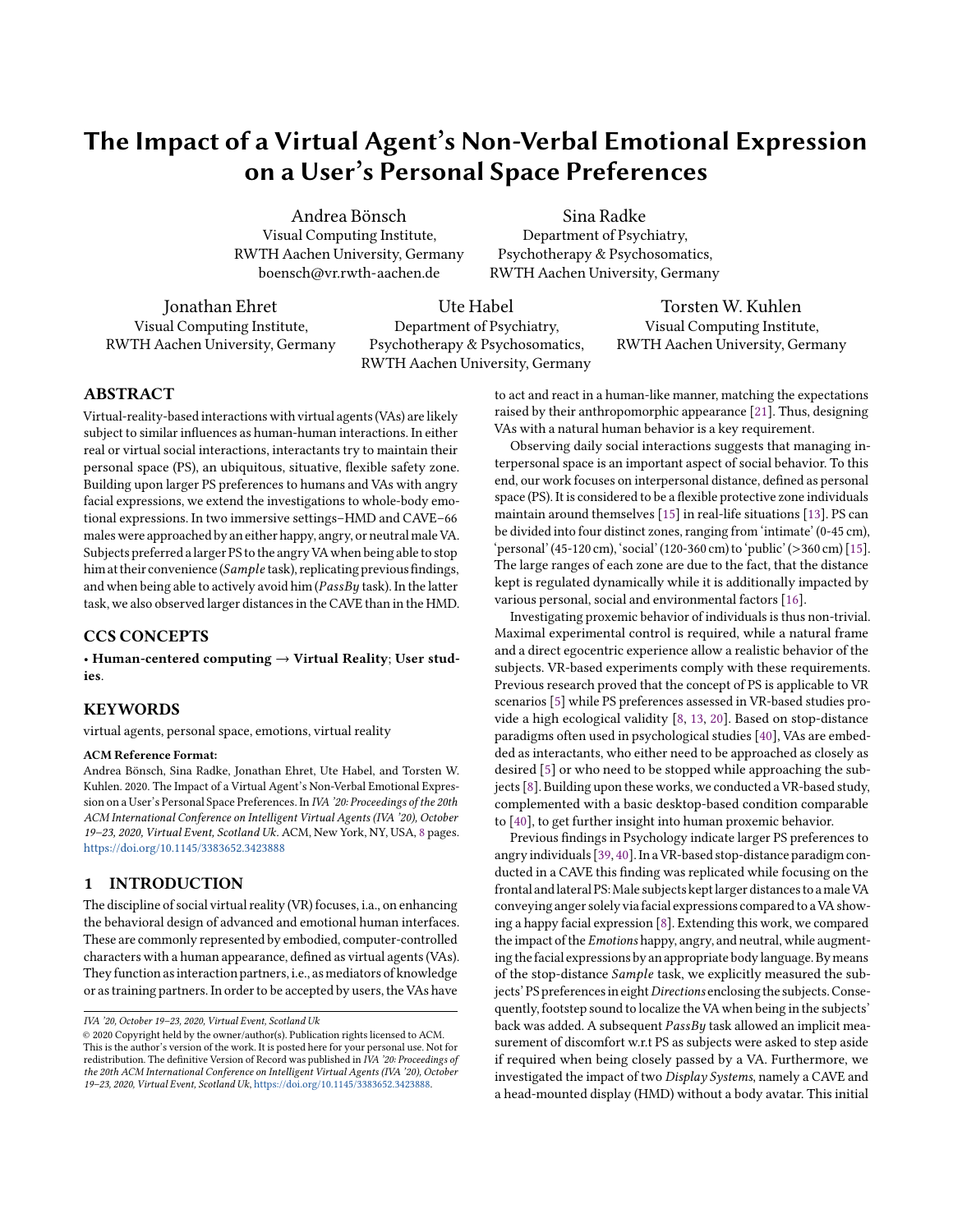IVA '20, October 19-23, 2020, Virtual Event, Scotland Uk Andrea Bönsch, Sina Radke, Jonathan Ehret, Ute Habel, and Torsten W. Kuhlen

comparison of displays w.r.t. PS perceptions allows us to gain a first insight on how the displays impact the users' distance perception and thus their comfort.<sup>[1](#page-1-0)</sup> Finally, to link to common psychological studies, we added a desktop-based, third-person Sample task with the same stimuli as used in the VR settings, evaluating one lateral Direction per Emotion. By this, we evaluate the generalizability of the results.

The main contribution of this work is thus a deepened investigation of a user's PS adaptations in response to whole-body emotional expressions of an approaching individual. The insights gained here will enhance the VAs' human-like actions and reactions required in social VR applications by improving their proxemic behavior design.

# 2 INTERPERSONAL DISTANCE

As an essential aspect in social interactions, PS is a recurring subject of investigations. Being a non-verbal communication channel [\[4\]](#page-7-10), human proxemic behavior, defined as the use of space in interpersonal interactions [\[15\]](#page-7-2), reflects the nature of a relationship between an individual and its interactants. Thus, PS is considered as a personal safety zone humans try to maintain around themselves. Violations evoke discomfort [\[41\]](#page-7-11) and physiological arousal [\[17\]](#page-7-12), resulting in avoidant or aggressive reactions [\[34\]](#page-7-13).

Research indicated that the exact size and shape of an individual's PS depends on numerous factors [\[16\]](#page-7-4). Various personal and social characteristics, such as gender, age, culture, or affective expressions [\[4,](#page-7-10) [20,](#page-7-7) [40\]](#page-7-8) impact the PS preferences as well as environmental factors, such as lighting and in- or outdoor location [\[1,](#page-7-14) [12\]](#page-7-15). Often found are elliptically-shaped PS zones, with roughly twice as much space in the individual's front compared to its back and side areas [\[4\]](#page-7-10).

Two paradigms are used for PS evaluation: approaching where subjects are asked to approach or pass others [\[5\]](#page-7-5), and stop-distance. In the latter, subjects explicitly indicate their minimum tolerable interpersonal distance by stopping approaching interactants [\[8,](#page-7-6) [25\]](#page-7-16).

While first PS investigations were based on real-life observations, VR-based studies are used more frequently nowadays. Research indicated that individuals also maintain their PS in immersive virtual environments [\[5,](#page-7-5) [18\]](#page-7-17), giving validation for the VR-based settings. However, it is important to notice that the size of the PS in VR is slightly increased [\[13\]](#page-7-3) due to distance underestimations [\[28\]](#page-7-18). Furthermore, research on interactions between walkers also showed that movements and gazing behaviors of individuals are comparable between VR and real-life [\[7,](#page-7-19) [10\]](#page-7-20). Hence, VR-based experiments proved themselves to provide a valid assessment of the physical PS preferences [\[8,](#page-7-6) [20\]](#page-7-7).

In VR-based studies, subjects, e.g., move away from approaching VAs tomaintain their PS [\[5\]](#page-7-5) and respect the PS ofVAs when approaching or bypassing them [\[31\]](#page-7-21), while being influenced by the number and formation of the VAs [\[8,](#page-7-6) [9\]](#page-7-22) or the VAs' gazing behavior [\[5,](#page-7-5) [11,](#page-7-23) [22\]](#page-7-24). Furthermore, realistic motions and physical appearances have a great influence on the subjects' comfort, while subjects respond negatively to eerie and less human-like appearances of the VAs [\[30,](#page-7-25) [42\]](#page-7-26).

In addition, subjects keep a larger distance to VAs with angry facial expressions compared to those with happy ones [\[8\]](#page-7-6). This substantiates findings of real-live observations [\[39\]](#page-7-9) and desktop-based studies [\[40\]](#page-7-8). This finding implicitly demonstrates that subjects are able to perceive emotions expressed by VAs through their facial

<span id="page-1-0"></span>

<span id="page-1-1"></span>

Figure 1: Facial expressions and stills of the used animations.

expressions. The same is true for gait and by this for full-body motions [\[27,](#page-7-27) [36\]](#page-7-28): When walking together with an expressive VA, users, e.g., adapt their own locomotion w.r.t. the VA's emotion while maintaining a qualitatively similar PS compared to real-life [\[32\]](#page-7-29).

However, to the best of our knowledge, no systematic approach was yet used to explore the impact of whole-body emotional expressions of an approaching or bypassing VA on a user's PS preferences. Thus, we address this gap with our study.

#### 3 VISUAL & ACOUSTIC STIMULI

Previous research already found an influence of different facial expressions on a user's PS preferences [\[8\]](#page-7-6). However, as psychological studies question the reliability of emotions perceived only from facial expressions [\[37\]](#page-7-30), more channels should be used when designing expressive VAs. Besides the facial expressions, these expressive features [\[35\]](#page-7-31) can be body postures, gazing behaviors, and movements [\[6,](#page-7-32) [33\]](#page-7-33). The latter option comprises gait [\[33\]](#page-7-33) and the trajectories chosen. As our study requires specific trajectories to sample the subjects' PS preferences, we focus on the body-language.

The *Emotions* tested are happiness  $(E_h)$ , anger  $(E_a)$ , and neutrality  $(E_n)$ . As they are apparent during walking and persist for a longer period of time [\[26\]](#page-7-34), they are well suited for our study tasks.

We used SmartBody's male character Brad [\[38\]](#page-7-35) as VA. For the gazing, a basic model was used, including blinks to avoid uncomfortable staring. As direct gaze is associated with approach-oriented emotions (i.e.,  $E_h$  and  $E_a$ ) [\[2\]](#page-7-36), the VA engages in mutual gaze while approaching and bypassing the subject. After passing the subject, he looks straight ahead. This gazing model was reused for  $E_n$ , to keep the gazing channel consistent.

To define suitable facial expressions via the facial action units (see Fig. [1,](#page-1-1) upper row), we referred to the extensive literature (e.g., [\[24\]](#page-7-37)). Although bodily emotional expressions are not yet being researched in depth, it is known that matching postures improve recognizing facial expressions [\[23\]](#page-7-38). Thus, we used a more sophisticated approach to select an appropriate animation per Emotion.

For the body postures and gaits Animation Datasets (ADs) from Adobe's Mixamo<sup>[2](#page-1-2)</sup> were used. The emotional expressions resulting

<span id="page-1-2"></span><sup>2</sup>[https://www.mixamo.com/;](https://www.mixamo.com/) last-visited: 2020-09-13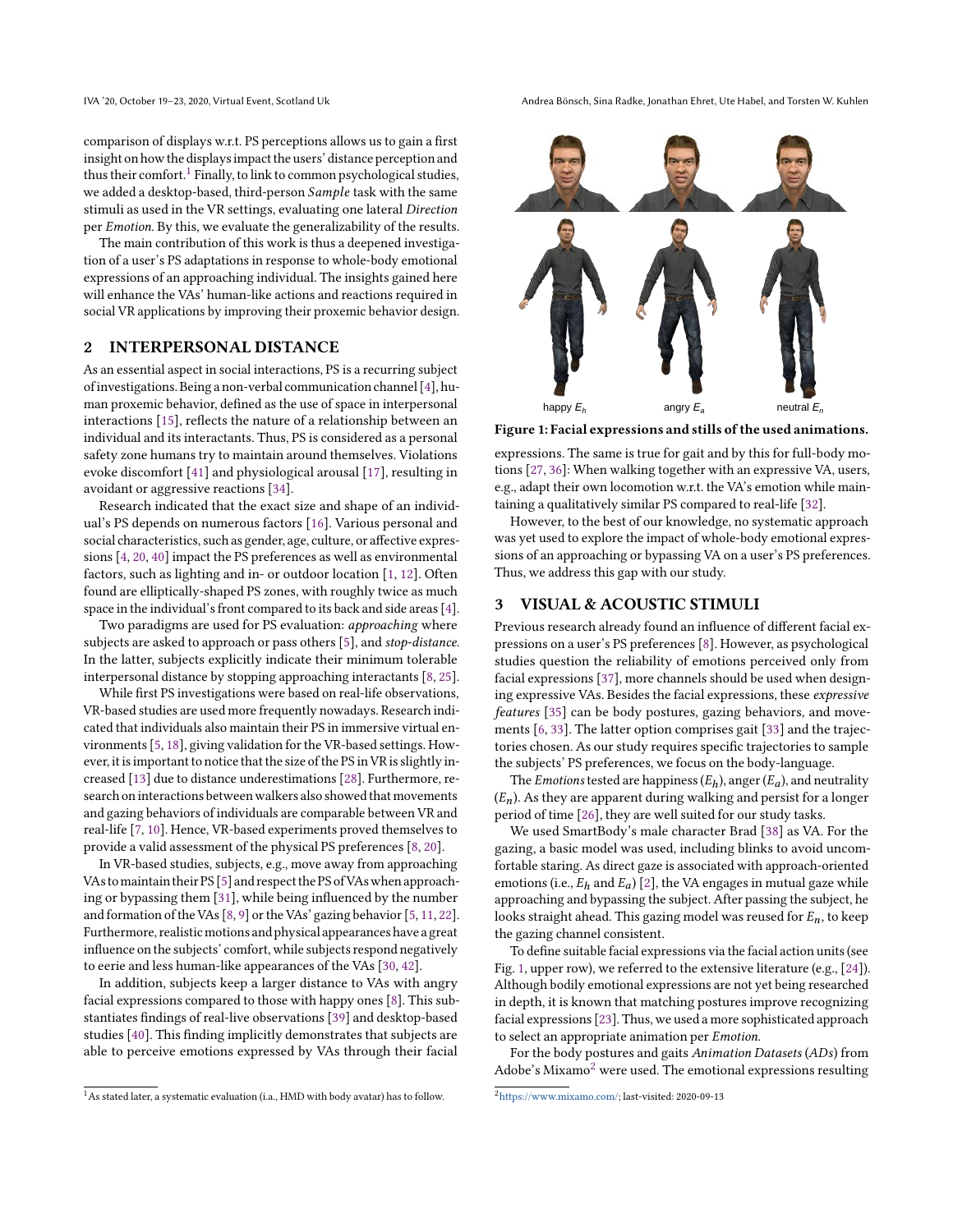The Impact of VA's Non-Verbal Emotional Expression on a User's PS Preferences IVA '20, October 19-23, 2020, Virtual Event, Scotland Uk

from combining all channels (pre-defined gaze and facial expression, variable ADs) were carefully validated in a perception study, detailed in the supplemental material $^3$  $^3$ . The best-fitting animations per Emotion (see Fig. [1,](#page-1-1) lower row) were then used in the main study.

To allow localizing the VA when being out of sight, footstep sound is required. While walking in an anechoic chamber, an actor reenacted the Emotions  $E_h$ ,  $E_n$ , and  $E_a$ , varying his steps from fleet-footed over a neutral gait to stomping. In a post-processing, the recorded steps were then matched with the visual steps of the animations.

#### 4 STUDY ON PERSONAL SPACE PREFERENCES

After selecting our stimuli, we investigated the influence of our VA's whole-body emotional expressions on subjects' PS preferences in a within-subjects user study. As gender and age influence PS [\[4\]](#page-7-10), we restricted the participation to German males in the age range of 18 to 30 years. They had to conduct two tasks allowing us to first assess their PS preferences directly (Sample) and afterwards indirectly by means of a linked behavioral measurement ( $PassBy$ ).  $Sample$  was conducted with the three Display Systems desktop, HMD, and CAVE. For the succeeding  $PassBy$ , only the immersive displays were used.

#### 4.1 Hypotheses

We expected the following hypotheses to be confirmed:

- H1 The subjects' PS preferences are within Hall's social zone. The social zone is known for interactions among strangers [\[15\]](#page-7-2), as which the approaching VA will be perceived due to missing direct interactions during the repeated encounters. Thus, we expect the subjects to keep the VA in this zone.
- H2 Subjects show elliptically-shaped PS preferences. We expect our findings to be in line with the literature [\[4,](#page-7-10) [8\]](#page-7-6).
- H3 Subjects keep a larger distance to the VA expressing anger compared to the one expressing happiness. We expected to extend the findings of [\[8,](#page-7-6) [40\]](#page-7-8) on larger PS preferences to VAs with angry facial expressions than to VAs with happy ones to matching bodily emotional expressions.
- H4 Subjects keep smaller distances to the approaching VA if allowed to move away compared to standing still. PS is functioning as a protective zone. Which safety clearance is perceived as suitable is thereby highly situation-dependent. When subjects are allowed to step aside on feeling uncomfortable, they can easily readjust the PS if required. Thus, we expect smaller safety clearances to be chosen compared to situations in which subjects cannot avoid the VA actively.
- H5 The subjects' PS preferences are larger in the HMD conditions compared to the CAVE conditions. In the expected PS preference range of  $120 - 360 \text{cm}$  (H1), distances are often underestimated in HMDs while more precisely estimated in CAVEs [\[14\]](#page-7-39). Therefore, we expect participants to stop the VA earlier, resulting in larger PS preferences in the HMD condition.

#### 4.2 Tasks

Our study consists of two subsequent tasks, namely:

<span id="page-2-1"></span>

Figure 2: Desktop-based stop-distance paradigm: Users drag the stimuli via a mouse towards their own representation.

Sample Task. This task is an explicit assessment of the subject's PS preferences based on the stop-distance paradigm used in experimental psychology studies. It was conducted in two fashions.

First, a classic desktop-based version replicating the setting of [\[40\]](#page-7-8) was used to assess the lateral PS preferences for a relative comparison between the Emotions. As shown in Figure [2,](#page-2-1) the subject saw his own virtual representation and dragged a virtual space invader via mouse-control towards it. All three invaders are stills of the stimuli selected in the perception study (see Fig. [1\)](#page-1-1).

Second, we used a computerized version of the classic real-life stop-distance paradigm for both VR settings. Here, the subject was positioned in the middle of our scene, looking straight ahead. Per Emotion, the VA approached him directly from eight directions, as shown in Figure [3,](#page-2-2) in a randomized order. The subject was asked to press a designated button on the input device anytime during the VA's approach when feeling uncomfortable due to the interpersonal distance. Thus, the minimum tolerable distance was assessed, equivalent to the uncomfortable distances collected in [\[8\]](#page-7-6). Triggered by the button press, the VA stopped, faded out, and was initialized again at the start point of another direction. During this complete process, the subject was instructed to remain on his position and only look around by upper-body movements. Footstep sounds via binaural audio were used to allow the localization of the VA. This was particularly important to draw the subject's attention to the events in his back. Here, subsequent observations revealed, that the footsteps were used as main indicator of proxemics. When subjects had an impression of a close spatial distance, they looked back and pressed the button.

<span id="page-2-3"></span>PassBy Task. This task is a behavioral measurement of the PS preferences and an implicit evaluation of the PS data collected in the Sample task. As there is no meaningful side view equivalent for the desktop, this task was only conducted in both immersive settings.

We are interested in the interpersonal distance established by the subject's avoidance movements. To this end, the subject is initially

<span id="page-2-2"></span>

Figure 3: Eight Directions from which the VA approached the subject in a randomized order. (Fig. adapted from [\[8\]](#page-7-6)).

<span id="page-2-0"></span><sup>3</sup>PDF: <https://doi.org/10.18154/RWTH-2020-09106>

Video: [https://youtu.be/w6bjWO1G\\_tw](https://youtu.be/w6bjWO1G_tw)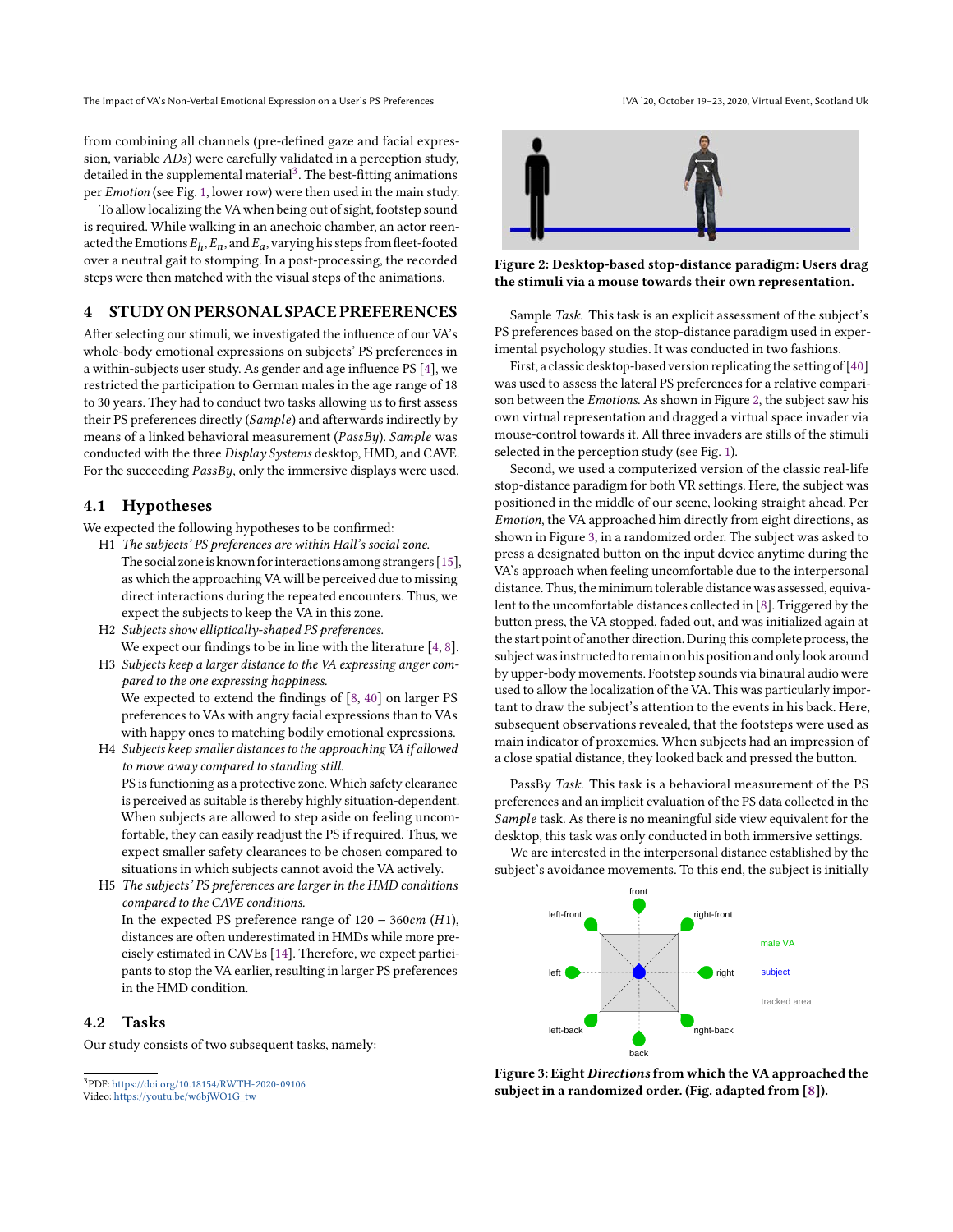IVA '20, October 19-23, 2020, Virtual Event, Scotland Uk Andrea Bönsch, Sina Radke, Jonathan Ehret, Ute Habel, and Torsten W. Kuhlen

<span id="page-3-0"></span>

Figure 4: Distance-based computation of new trajectory per Violation for PassBy shown for Direction front.

located in the scene's middle and allowed to move aside when feeling uncomfortable due to the proxemics. The VA passes by closely, consciously invading the safety clearance defined by the respective subject in the *Sample* task and sometimes even fostering a collision.

The starting points of the VA's trajectories are the same as those for the previously used directions left, left-front, front, right-front, and right. Their exact directions are then individualized per subject  $s_i$ . We generate three straight paths per start point, introducing three levels of Violation (cp. Fig. [4\)](#page-3-0) by passing through ...

right pass: ... a point located 25% towards the PS preference of  $s_i$ stored for the second next Direction counter-clockwise,

straight through: ... the location of  $s_i$  itself, and left pass: ...a point located 25% towards the PS preference of  $s_i$  stored

for the second next Direction clockwise.

Thus, in total 15 individualized trajectories per Emotion were tested. By taking into account PS preferences stored for the second counteras well as clockwise direction, we ensured that the complete PS zone is evaluated while focusing on the frontal area. Taking 0.25 of the initially gathered distance preference ensured a near collision and thus we forced the subject to react and move aside.

## 4.3 Virtual Environments

To rule out a negative influence of environmental factors while measuring the emotions' impact, we chose two basic environments: In the desktop-setting, we used a uniform, light gray background (see Fig. [2\)](#page-2-1). In the immersive settings, we used an empty, large-scale outdoor courtyard with a bright illumination (see supplemental material).

## 4.4 Equipment

Three Display Systems have been used in our study.

 $DS_{\text{desttop}}$  is a Lenovo ThinkPad T450s Ultrabook (14" screen) and a wired optical mouse (Dell, model 570−11147) for interaction.

 $DS<sub>HMD</sub>$  is an HTC VIVE Pro, tracked at 90Hz by means of two tripod-mounted SteamVR Base Stations 2.0 in an area of  $4.80m \times$ 4.80 $m(w \times d)$ . One Vive controller was used for interaction, while the build-in headphones played the binaural audio.

 $DS_{CAVE}$  is a five-sided CAVE with a size of 5.25m  $\times$  5.25m  $\times$ 3.30 $m(w \times d \times h)$ . Subjects wore active stereo glasses tracked at 60Hz and used an ART Flystick 2 for interaction. The five screens provide a 360◦ horizontal field of regard, while the CAVE's ceiling is equipped with an advanced acoustic system. By means of two separate virtual sound sources next to the subjects' ears using crosstalk cancellation, we generated the binaural audio. Via two security cameras, the supervisor was able to unnoticeably observe the fully immersed subject.

## 4.5 Experimental Design

We chose a within-subjects design with three independent variables: (a) the *Emotions*  $E_h$ ,  $E_a$ , and  $E_n$  expressed by the VA, (b) the eight Directions from which the VA approached, and (c) the Display System  $(DS_{\text{desttop}}, DS_{\text{HMD}})$ , and  $DS_{\text{CAVE}}$ ) used. For both tasks Emotion resulted in three treatments. For the Sample task, the Direction caused eight runs per treatment on  $DS_{HMD}$  and  $DS_{CAVE}$  and well as one run on  $DS_{desttop}$ . For the PassBy task, the Direction caused 15 runs per treatment on  $DS_{HMD}$  and  $DS_{CAVE}$ .

#### 4.6 Procedure and Data Collection

The ethics committee at the Medical Faculty of RWTH Aachen University approved the study and the experimental protocol was carried out in accordance with the Declaration of Helsinki.

On arrival, subjects were informed about the procedure, gave their informed consent and filled out a demographic questionnaire. Then, they conducted both immersive settings in a randomized order.  $DS_{desktop}$ , allowing comparability to studies like [\[40\]](#page-7-8), has the least significance for our research interest and was thus conducted last. Finally, subjects received 15€ compensation and left. In total, the study took about 70 min/subject, from which 45 were spent fully immersed.

The procedures at  $DS_{HMD}$  and  $DS_{CAVE}$  were identical. After being introduced to the safety regulations, subjects were immersed in the empty study scene. When feeling comfortable in the VR environment, a familiarization phase started. Here, subjects learned handling the input device by conducting the *Sample* task with a neutral female agent approaching them from three directions. Then the official study part began with the male VA. Subjects had to conduct the treatments  $E_h$ ,  $E_a$ , and  $E_n$  of the *Sample* task in a randomized order. After all three Sample tasks, a virtual text box informed the subjects that they were about to start the  $PassBy$  task and that they were now allowed to move. Subjects confirmed the note and conducted the treatments  $E_h$ ,  $E_a$ , and  $E_n$  of the PassBy task in a randomized order. To be able to evaluate the avoidance movement, subjects had to return to their initial position after the VA passed to start the next passby from another direction. After one treatment was done, the next started directly. Afterwards, subjects took a short break, followed by the next study part at another  $DS$ .

We logged the subjects' and the stimuli's (VA or virtual space invader) position and orientation as well as the Euclidean Distance between both continuously throughout the study.

#### 4.7 Subjects

Among others, PS is impacted by various personal and cultural factors [\[16\]](#page-7-4). To thus keep the results comparable, we limited participation to German males aged from 18 to 30 years.

We recruited 66 males (age:  $M=23.3$ ,  $SD=2.99$ ) via announcements at notice boards in our university. All had (corrected-to) normal vision and normal motor skills. Eighteen used a VR display before.

## 5 RESULTS

Statistical analysis was performed using SPSS 25.0. The significance threshold of  $\alpha$  = .05 was corrected by dividing the level by the number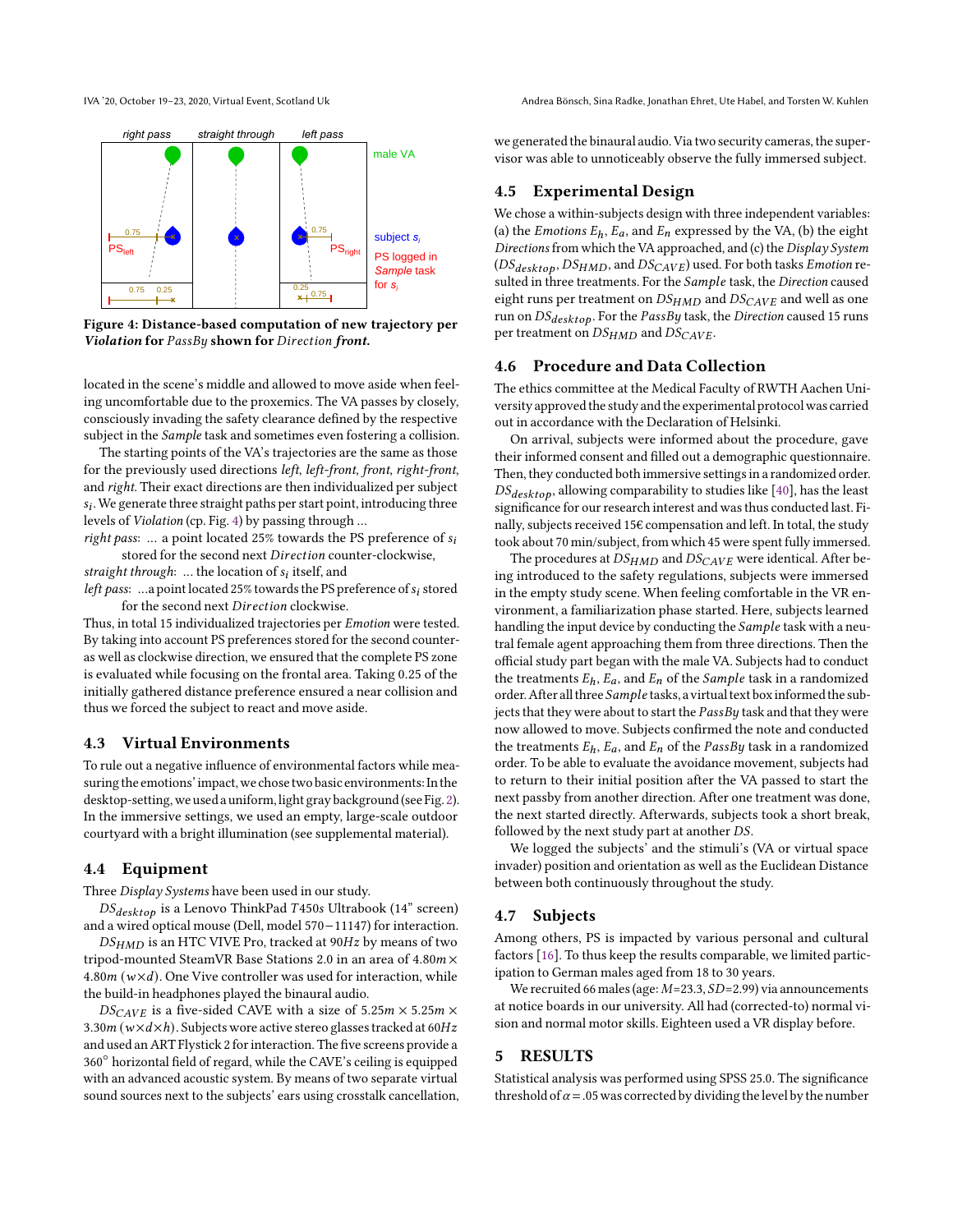The Impact of VA's Non-Verbal Emotional Expression on a User's PS Preferences IVA '20, October 19-23, 2020, Virtual Event, Scotland Uk

of analyzes (5). Consequently, all main effects or interactions with a  $p$ value less than .01 were considered significant. Similarly, all pairwise comparisons were Bonferroni-corrected. Only significant effects, i.e., main effects, interactions and follow-up comparisons, are reported. In addition, the means, standard deviations, and standard errors for the distance at the  $DS_{HMD}$  and  $DS_{CAVE}$  are given in meters.

## 5.1 Sample Task

Desktop Sampling. The data were not normally distributed and therefore compared by means of non-parametric tests, i.e., the Friedman Test with Wilcoxon Signed Ranks Tests for follow-up comparisons. The Friedman Test showed a significant difference between the emotional expressions ( $\chi^2$  = 91.76,  $\bar{p}$  <.001). The non-parametric post-hoc tests indicated significant differences between all three emotions (all  $ps < .001$ ). Larger distances were kept when the VA was angry, followed by happy and then neutral (see Fig. [5\)](#page-4-0).

Immersive Sampling. PS was indexed via the Euclidean Distance from the position of the VA to the position of the subject when he pressed the button. There were no missing values. As the data were (mostly) normally distributed, repeated measures ANOVAs with the within-subject factors Display System ( $DS_{HMD}$ ,  $DS_{CAVE}$ ), Emotion  $(E_h, E_a, E_n)$ , and Direction (left, left-front, front, right-front, right, right-back, back, left-back) were conducted.

The Display System  $\times$  Emotion  $\times$  Direction ANOVA showed significant main effects of *Emotion* ( $F_{2,130}$ =30.32,  $p$ <.001, partial  $\eta^2$  = .32), and a significant main effect of Direction ( $F_{7,455}$ =6.74,  $p$  <.001, partial  $\eta^2$  = .09), as well as a trend for an *Emotion*  $\times$  *Direction* interaction  $(F_{14,910} = 2.09, p = .082,$  partial  $\eta^2 = .03$ ). No other effects were significant (all  $Fs < 1.45, ps > .22$ ).

The main effect of *Emotion* was due to larger distances to angry VAs ( $M=1.82$ ,  $SD=.83$ ) than to happy ( $M=1.64$ ,  $SD=.68$ ) and neutral VAs ( $M=1.53$ ,  $SD=.63$ ) with all  $ps < .001$ .

The main effect of Direction was due to significant differences between the right-back and back directions compared to the frontal directions of left, left-front, front and right-front (all  $ps < .033$ ). Descriptively, the three top directions, i.e., *left-front*, *front* and *right*front, yielded the largest distances, as shown in Figure [6.](#page-4-1)

#### 5.2 PassBy Task

The minimal Euclidean Distance between the VA and the subject during each run was used as an index for PS. Due to a program error w.r.t to the computation of the Violation trajectories discovered after the study, we have missing values as well as repeated measurements

<span id="page-4-0"></span>

Figure 5: Means normalized to [0,1] and standard deviations of the subjects' PS preferences per *Emotion* for  $DS_{desktop}$ .

<span id="page-4-1"></span>

Figure 6: Mean distance in meters per Direction over all Emotions and immersive Display Systems (adapted from [\[8\]](#page-7-6)).

for some subjects. Ignoring the latter, 41% of the values (27 out of 66) are missing on average for right pass and 35% for left pass. However, taking the repeated measurements into account, we still have on average 45 or more values per *Violation* and *Emotion* ( $avg_{right pass}$ : 45,  $avg_{straight \ through}$ : 101,  $avg_{left \# }$  52). As these figures are computed while averaging over Emotion, Direction, and DisplaySystem, we concluded that sufficient data was gathered for a prudent analysis of the  $PassBy$  task. To this end, a generalized linear mixed model with normal distribution and identity link function was applied for the PS as the dependent variable. The data was structured as nested in Display Systems ( $DS<sub>HMD</sub>$ ,  $DS<sub>CAVE</sub>$ ), Emotion ( $E<sub>h</sub>$ ,  $E<sub>a</sub>$ ,  $E<sub>n</sub>$ ), Direction (left, left-front, front, right-front, right), and Violation (right pass, straight through, left pass). We included all factors and all interactions as fixed effects, while the subjects were modeled as random effects. In addition to this full model, reduced models were computed. By means of the corrected Akaike Information Criteria (AIC) [\[3\]](#page-7-40) we estimated the quality of the resulting set of statistical models in relation to each other. The best-fitting model (smallest AIC), which ensures that the model neither under- nor over-fits, was chosen for report.

Best-Fitting Model. Our best-fitting model contains five factors, i.e., the Display Systems, the Emotion, the Violation and the interactions between  $Emotion \times Violation$  and  $Display$  Systems  $\times$  Emotion. They all revealed a significant effect on the PS.

The main effect of Display Systems was due to larger distances in the  $DS_{CAVE}$  (M=.989, SD=.386) than with the  $DS_{HMD}$  (M=.91,  $SD = .342$ ) with  $F_{1.5.928} = 251.139$ ,  $p < .001$ .

The main effect of *Emotion* ( $F_{2,5.928}$ =226.405,  $p$ <.001) was due to larger distances to angry VAs  $(M=1.038, SD=.411)$  than to happy  $(M=916, SD=334)$  and neutral VAs  $(M=894, SD=333)$ , all  $ps < .001$ .

The main effect of *Violation* ( $F_{2,5.928}$ =268.526,  $p$ <.001) was due to smaller distances when the VA passed straight through the subjects ( $M = .901$ ,  $SD = .346$ ) than when passing by either left ( $M = 1.003$ ,  $SD = .382$ ) or right (M=.995, SD=.381) with all  $ps < .001$ .

The *Emotion*  $\times$  *Violation* interaction ( $F_{4,5,928}$ =7.140,  $p$ <.001) was evident as an effect of Emotion for all three violation levels (with largest distances to angry VAs, followed by happy and neutral) except for neutral VAs comparing the distance for left and right pass  $(p=742)$ . Furthermore, an effect of *Violation* was evident for all three emotions (with smallest distances when the VA was passing straight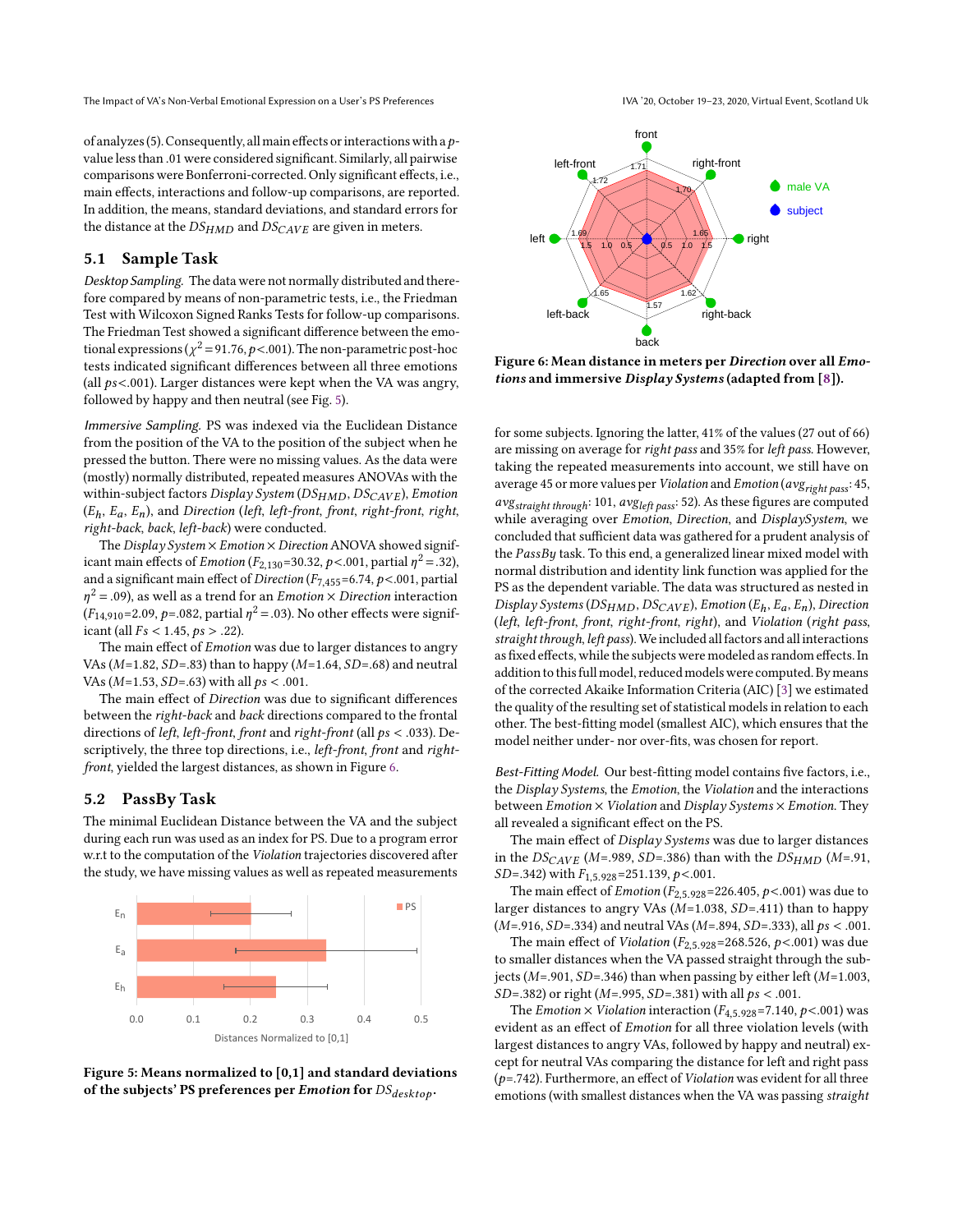*through*, followed by right and left pass), except for right pass ( $p = .921$ ) and straight through  $(p=.057)$  comparing happy and neutral VAs.

Similarly, the Display Systems  $\times$  Emotion interaction ( $F_{2,5,928}$ = 11.156,  $p$ <.001) was evident as an effect of Display System for all three emotions (with largest distances in CAVE conditions compared to HMD) except in the HMD condition comparing happy and neutral VAs ( $p = .348$ ), and as an effect of *Emotion* for both display systems (with largest distances to angry VAs, followed by happy and neutral).

Full Model. The full model revealed significant main effects for Display Systems ( $F_{1,5.850}$ =173.731, p <.001), Emotion ( $F_{2,5.850}$ =2177.386,  $p$ <.001), Direction (F<sub>4,5.850</sub>=3.698, p=.005), and Violation(F<sub>2,5.850</sub>= 238.753,  $p$ <.001). Moreover, the interactions *Emotion*  $\times$  *Violation*  $(F_{4.5.850} = 5.844, p < .001)$  and  $DisplaySystems \times Emotion$   $(F_{2.5.850} = 8.894,$  $p$ <.001) were significant. The other effects did not reach significance, all  $ps > .205$ . Follow-up analysis of the main effect Display Systems, Emotion and Violation as well as of the two interactions showed comparable effects to those of the best-fitting model and are therefore not reported extensively. The main effect of Direction was due to a significant difference ( $p = .002$ ) between the two directions right-front  $(M=972, SD=383)$  and right  $(M=933, SD=35)$ . All other comparisons were not significant, all  $ps > .118$ .

#### 5.3 Task Comparison

To compare *Sample* and *PassBy* PS preferences, PS data from the five directions of both tasks (for  $PassBy$  the Violation level straight through was used) were subjected to a repeated measures ANOVA with the within-subject factors Display Systems ( $DS<sub>HMD</sub>, DS<sub>CAVE</sub>$ ), Task (Sample, PassBy), Emotion ( $E_h$ ,  $E_a$ ,  $E_n$ ) and Direction (left, leftfront, front, right-front, right)).

For the sample data, the Display Systems  $\times$  Task  $\times$  Emotion  $\times$  Direction ANOVA showed significant main effects of Task ( $F_{1,65}$ =104.32, p<.001, partial  $\eta^2 =$  .62), of *Emotion* ( $F_{2,130}$ =42.75, p<.001, partial  $\eta^2$  = .32), and of *Direction* (*F*<sub>4,260</sub>=4.8, *p*=.002, partial  $\eta^2$  = .07). Moreover, there were significant interactions of  $Display$  Systems  $\times$  Task  $(F_{1,65}=8.05, p=.006,$  partial  $\eta^2=.11$ ), of Task  $\times$  Emotion ( $F_{2,130}=18.01,$  $p$ <.001, partial  $\eta^2$  = .22), and of Display Systems  $\times$  Emotion  $\times$  Direc*tion* ( $F_{8,520}$ =2.84,  $p$ =.009, partial  $\eta^2$  = .04). All other effects were not significant (all  $Fs < 1.75, ps > .15$ ).

The main effect of Task was due to larger distances in the Sample  $(M=1.69, SD=.7)$  than in the  $PassBy (M=.90, SD=.3)$  task.

The main effect of Emotion was due to larger distances to angry VAs ( $M=1.42$ ,  $SD=52$ ) than to happy ( $M=1.27$ ,  $SD=.43$ ) and neutral VAs ( $M=1.19$ ,  $SD=.40$ ) with all  $ps < .001$ .

The main effect of Direction was due to smaller distances when the VA was approaching from the right ( $M=1.27$ ,  $SD=.43$ ) than when he was approaching from the *left-front* ( $M=1.32$ ,  $SD=.45$ ,  $p=.01$ ), front  $(M=1.32, SD=.46, p=.021)$  or right-front  $(M=1.33, SD=.46, p<.001)$ .

The Display Systems  $\times$  Task interaction resulted from a significant effect of Display Systems for the PassBy task ( $F_{1,65}=22.08$ ,  $p<.001$ , partial  $\eta^2$  = .25), but not the *Sample* task ( $F_{1,65}$  = .64,  $p$  = .431, partial  $\eta^2$  = .01), with larger distances in the  $DS_{CAVE}$  than in the  $DS_{HMD}$ .

The  $Task \times Emotion$  interaction was due to significantly larger distances to happy than neutral VAs in the  $Sample$  task ( $p < .001$ ).

The Display Systems  $\times$  Emotion  $\times$  Direction interaction can be decomposed as follows: For angry VAs approaching from the left and right directions, larger distances were evident in the  $DS_{CAVE}$ 

IVA '20, October 19-23, 2020, Virtual Event, Scotland Uk Andrea Bönsch, Sina Radke, Jonathan Ehret, Ute Habel, and Torsten W. Kuhlen

<span id="page-5-1"></span>

Figure 7: Subjects' avoidance movements during PassBy for the individualized trajectories of the happy VA in  $DS_{CAVE}$ .

than with the  $DS_{HMD}$  (p=.028). While there were no significant effects for happy VAs, or neutral VAs, larger distances were kept in the  $DS_{CAVE}$  than with the  $DS_{HMD}$  when he was approaching from the *left-front* ( $p = .009$ ). Moreover, in the  $DS_{CAVE}$ , distances differed between VAs emotional expression at all directions (all  $ps < .026$ ) except for happy and neutral VAs when approaching from the left  $(p=1)$ . In the  $DS<sub>HMD</sub>$ , there was a similar pattern of significant differences depending on the emotional expression for all directions (all  $ps$ < .043), but distances between happy and neutral VAs did not differ when approaching from the *front* and *right-front* (all  $ps > .11$ ), and distances to angry and happy VAs did not differ when they were coming from the right ( $p=0.059$ ). Furthermore, in the  $DS_{CAVE}$  for neutral VAs, distances differed between front and the right direction ( $p = .008$ ). In the  $DS_{HMD}$ , for angry VAs, distances differed between the right and the *left-front*, *front* and *right-front* directions (all  $ps < .038$ ).

## 6 DISCUSSION & IMPLICATIONS

Our study focused on the impact of whole-body emotional expressions of an approaching male VA on subjects' PS preferences. To this end, the VA expressed either happiness, anger or no emotion via four expressive features: gazing, facial expression, body posture, and gait.

Our version of the desktop-based stop-distance paradigm commonly used in psychological studies [\[40\]](#page-7-8) showed an impact of the emotional expressions on the proxemics. Moreover, the gathered data correlated with the interpersonal distances sampled in both immersive settings, further substantiating VR-based evaluations.

Replicating findings of [\[40\]](#page-7-8) and [\[8\]](#page-7-6), larger interpersonal distances were maintained towards the angry VA, compared to the other ones. This supports H3. Interestingly however, subjects kept larger distances towards the happy VA than to the neutral one, contradict-ing [\[40\]](#page-7-8). While the animation of  $E_n$  consists of subtle and minimal motions, the happy VA takes up more space due to excessive, far sweeping movements with both arms (cf. limitations and supplemental material). This likely rises the need for a larger safety clearance.

PS preferences collected in the Sample task reveal that the VAs are kept in the social zone, supporting H1. Furthermore, larger distances were found for the three frontal Directions. Thus, the preferred PS forms an elliptical shape $^4$  $^4$ , supporting **H2**, albeit not as distinct as in [\[4\]](#page-7-10) in terms of the ratio of the ellipses' principal axes. Due to

<span id="page-5-0"></span><sup>&</sup>lt;sup>4</sup>See the supplemental material for a minor discussion on a recent finding of close-tocircular shapes of PS.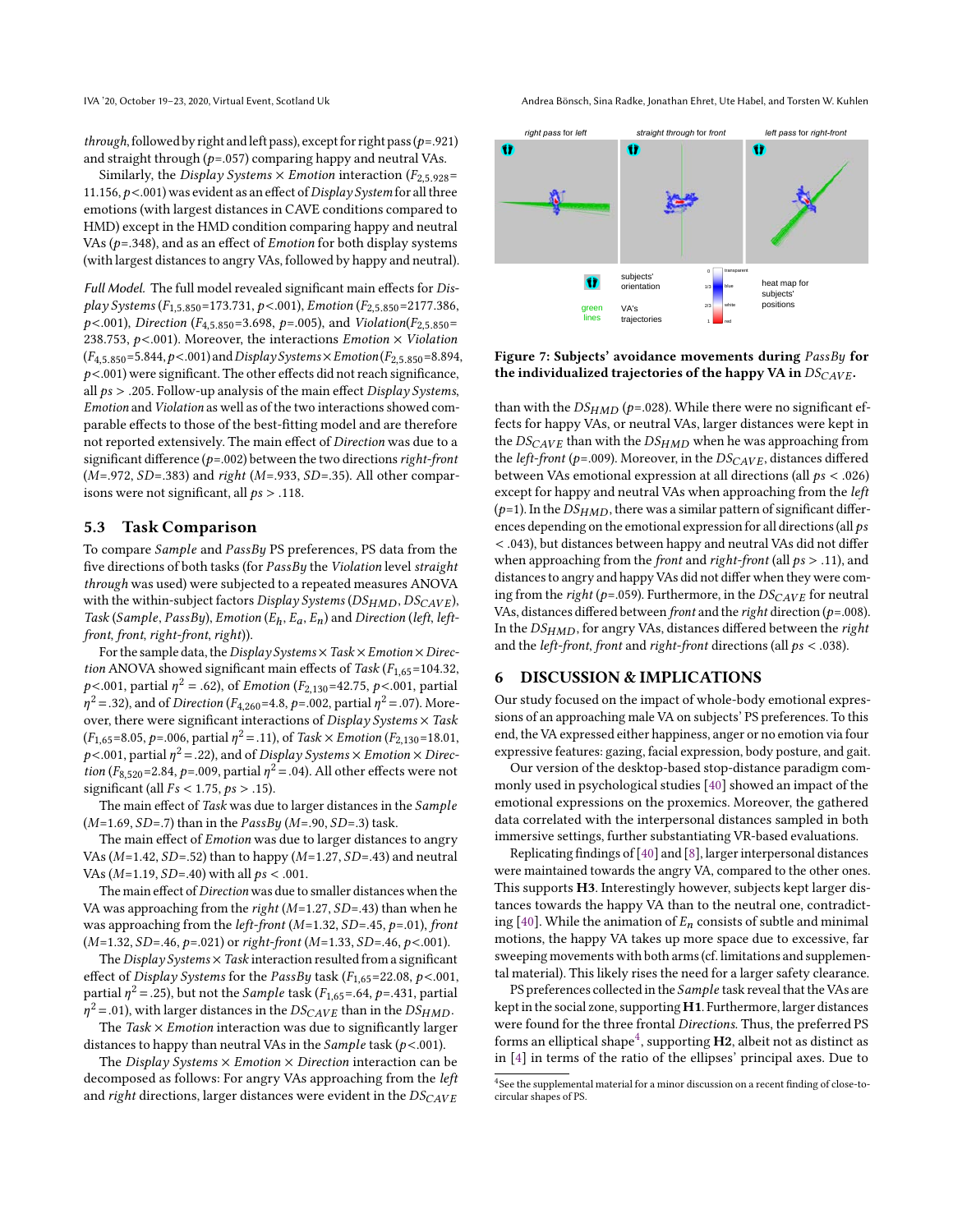an additionally large distance preference for the left Direction, the ellipse is slightly rotated. This can be explained by the link between the lateral PS and the handedness [\[19\]](#page-7-41). For right-handed individuals, the need for a larger PS to the left is to be expected [\[13\]](#page-7-3). With 60 of our 66 subjects being right-handed, our findings thus match the expectations. In addition, subjects accepted lower interpersonal distances in the  $PassBy$  task when the VA approached from the right, i.e., their dominant side.

The data collected in the PassBy task revealed larger PS preferences in the CAVE compared to the HMD, while for the *Sample* task no difference w.r.t. the Display Systems could be found. These findings contradict H5. Interpreting our results, two assumptions arise. (1) We observed that all subjects in both scenarios stood up straight with both arms and hands at their sides during the Sample task and only rotated their head and upper body to look at the approaching VA. As they remained almost static, the key reference frame for proxemic behavior might have shifted from their own body (as initially expected) to the movement of the VA in the scenery. Therefore, the Display System used does not have any impact on PS preferences of a static user. (2) In contrast, the Display System has an influence on the PS preferences of an active, i.e., moving user. For HMD-based collision avoidance tasks, Mousas et al. found that a body avatar as permanent reference frame leads to longer walking routes of the subjects compared to the avatar's absence [\[31\]](#page-7-21). They concluded that the avatar raises the subjects awareness of the environment and thus the danger of a potential collision. Transferring this conclusion to our scenario implies that the subjects were more aware of the distance between themselves and the VA in the CAVE, as they could see their own body, leading to larger avoidance movements. In the HMD however, the subjects' body reference was missing, so smaller PS preferences were found.

Descriptively, the mean PS preferences in the  $PassBy$  task are within the outer range of the personal zone, thus partially contradicting H1. However, this finding clearly supports H4 as actively moving subjects kept smaller distances from the VA compared to static ones. In dynamic scenarios, subjects are thus comfortable with a smaller safety zone as they can actively avoid the interactant at any time by moving further aside–at least in empty scenes as ours.

Taking the three tested Violation levels of the PassBy task, in which subjects knew about the risk of colliding with the VA, into account adds a new dimension to the aforementioned finding. Smaller differences were kept when the VA passed straight through the subjects, compared to passing by either left or right. For all three violation levels, Figure [7](#page-5-1) illustrates the different VA paths caused by the individualized trajectory computation introduced in Section [4.2](#page-2-3) as well as examples of resulting avoidance movements. Observations show that some subjects turned towards the VA watching him pass by, some remained sidewise or with their backs to the VA. Furthermore, subjects started their avoidance movement shortly after the VA started approaching them. Thus, we assume that the interpersonal distance difference is caused by the different identifiabilities of the VA's exact trajectories. Given that the path for straight through unequivocally goes straight towards the subjects, they can easily identify which safety clearance they will need in order to maintain their personal space or at least avoid a collision. For the other two trajectories, the exact paths are not as clear. Due to the angle between the straight reference axis and the VA's actual path, foreseeing the

exact distances between the subjects and the VA during the ongoing approach is hampered. Thus, subjects may try to cope with this uncertainty by larger avoidance movements.

Despite the valuable study results, we need to address a limitation already mentioned beforehand: Adobe's Mixamo only provides a narrow set of animations and focuses primarily on the entertainment sector in contrast to serious research as, e.g., behavioral studies. Thus, besides only having a limited choice regarding the three target emotions, several animation datasets were also exaggerated. For our perception study (see supplemental material) we already chose the most natural ones, however, more advanced and diverse animations representing our target emotions would improve the insights gained.

After overcoming the animation shortcoming, there are several avenues for  $\operatorname{future}$  work: As there are various influencing factors on PS preferences, e.g., gender [\[20\]](#page-7-7), weintentionally narrowed down the subject group to German males to achieve a good comparability of the gathered data. This allowed us, to validate our setting. However, in the next steps more variety has to be taken into account, by including female subjects as well as a female VA for the treatments. Combined with a larger, more natural set of motions, more insight can be gained, e.g., deepening research on motion cues, gender, and attractiveness in the regulation of proxemics (e.g., [\[43\]](#page-7-42)). Furthermore, more insight into HMD settings is desirable, evaluating the influence of a body avatar on the PS preferences. Here, research indicating the benefit of a permanent reference in form on an embedded, correctly animated body avatar for a precise distance estimation [\[29\]](#page-7-43) or for raising the subjects awareness of the environment has to be taken into account.

We carefully designed a homogenous experimental setup to minimize the impact of external factors. Although the restricted animations as well as the narrowed sample demography limit the generalization of or result, a systematic analysis of the interaction of a VA's emotional expressions, the level of dynamics in the scenario, and the display system, yielded the following implications for the social VR research: (1) Supporting findings presented in [\[7\]](#page-7-19), both immersive displays are suitable devices for studies on walking behavior. However, in dynamic HMD scenarios, the presence of a body avatar should be carefully considered (cf. [\[31\]](#page-7-21)). (2) Proxemic behavior of VAs designed for CAVE environments can be used in HMD settings as well. Using an HMD-application in a CAVE, however, requires updating the interpersonal distance regulations - at least if users are able to actively move around. (3) As VR-based interactions with VAs are likely subject to similar influences as human-human interactions, the insight from our study can enhance the proxemic behavior design of VAs. It turned out, that the design of VAs w.r.t. proxemic behavior does not only depend on individual features of the VA or the user, or on the spatial constellation between both, but also on situational factors in the interaction itself. For static user-agent interactions, Hall's PS zones provide appropriate interpersonal ranges, confirming previous studies. For dynamic walking scenarios, interpersonal distances can be shrunken compared to static scenarios. If the VAs' trajectories are clearly identifiable, the shrinking factor can be larger compared to partially unforeseeable paths. With this finding we expand the insights gained in [\[32\]](#page-7-29), who solely focused on joint walking with an expressive VA. However, the homogenous setup and sample of our study limit its generalizability. Future research needs to broaden our insights by investigating different gender, age, or cultural groups. Drawing on specific, absolute values per sample demography will